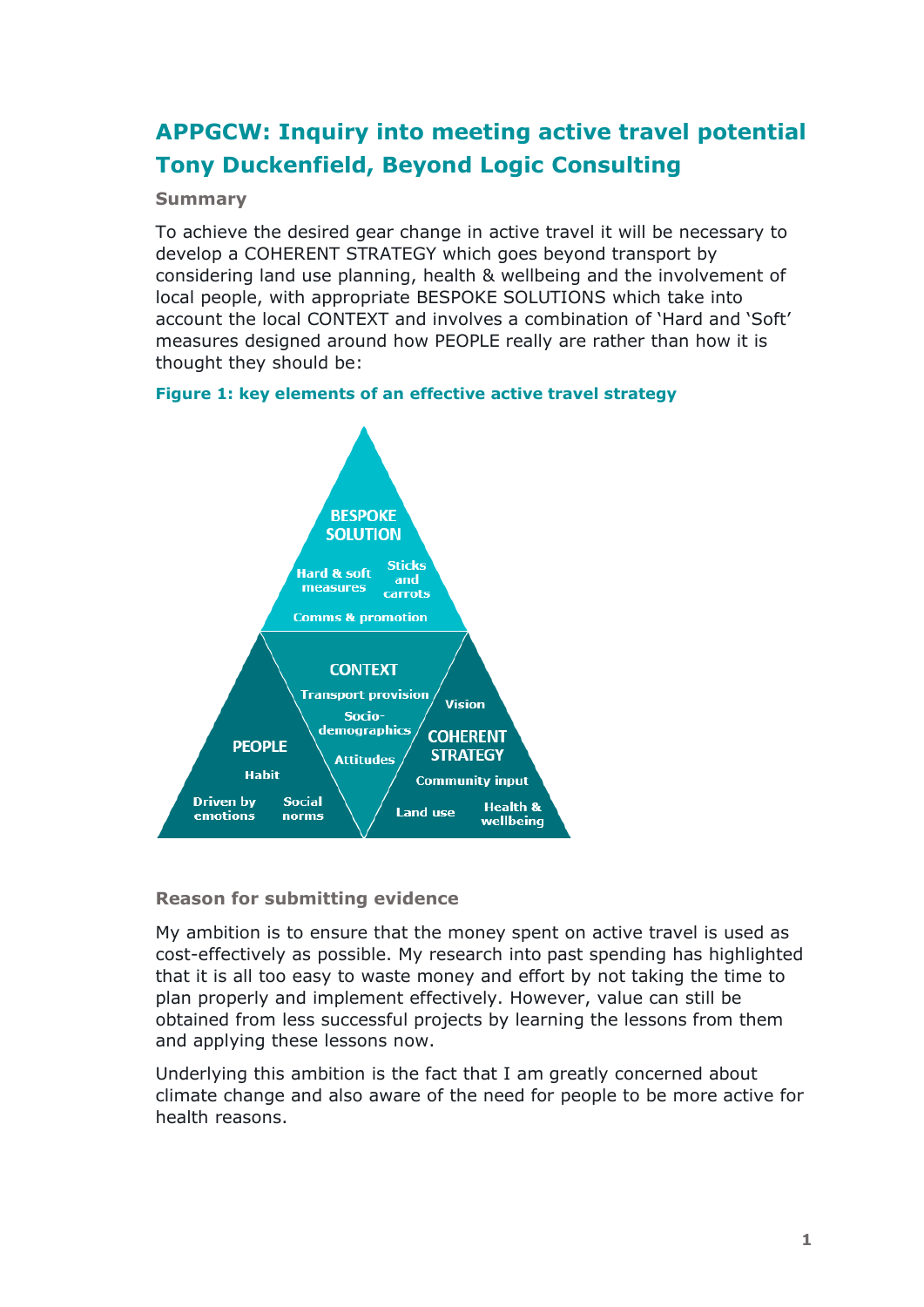## **My credentials**

I have been working in transport for over thirty years and involved in many projects concerning active travel. This has included helping to develop TfL's strategy to achieve a 5% mode share for cycling, then later (between 2014 and 2019) I had overall responsibility for the monitoring of TfL's strategic cycling infrastructure while Head of Insight at Steer.

Also, while at Steer I was responsible for the monitoring and evaluation of their behaviour change projects many of which involved increasing walking and cycling. This gave me important insights into the effectiveness of different approaches to behaviour change, and also highlighted the value of taking into consideration the emerging evidence from the field of behavioural economics / behavioural science.

I left Steer in 2020 to pursue my interest in behavioural science and more widely, the use of evidence to inform transport strategies, policies and behaviour change programmes. Of particular relevance to this Inquiry is the research I have undertaken into the effectiveness of measures to increase active travel. This involved a thorough review of the available literature, both academic and more practical. For this I reviewed 71 papers and reports many of which were themselves were systematic reviews, meaning that the results of hundreds of individual studies were taken into consideration (the sources are listed here: **[active travel sources](https://www.beyondlogicconsulting.com/uploads/1/3/3/2/133221357/how_to_get_people_to_walk_and_cycle_more-sources_1.pdf)**).

On the back of the evidence found I prepared a practical guide to encouraging active travel with a summary available here **[how to get](https://www.beyondlogicconsulting.com/uploads/1/3/3/2/133221357/how_to_get_people_to_walk_and_cycle_more_summary.pdf)  [people to walk and cycle more](https://www.beyondlogicconsulting.com/uploads/1/3/3/2/133221357/how_to_get_people_to_walk_and_cycle_more_summary.pdf)** with further details also available.

This research and my practical experience has placed me in an exceptionally strong position to make evidence-based recommendations to the Inquiry.

#### **Response to questions**

## *Q1 Targets*

The targets lack ambition and if achieved will have no noticeable impact on carbon, partly because without any 'push' factor the increase in active travel won't be at the expense of private car. The Inquiry should therefore consider:

- a more ambitious headline target such as 50% of trips by active modes by 2035;
- devolved targets set at a local level;
- specific targets for mode shift from private car.

## *Q2 Overall level of funding*

A properly costed long term strategy is needed to determine the required level of funding to achieve the target set. It is noted that the 18 cycling towns and cities cost an average of £15 per person per year and achieved average increases of 25% BUT with very variable results, which ranged from a 6% to 62% increase over the length of the programmes (Sloman L, Cope A, Kennedy A, Crawford F, Cavill N and Parkin J (2017) Summary of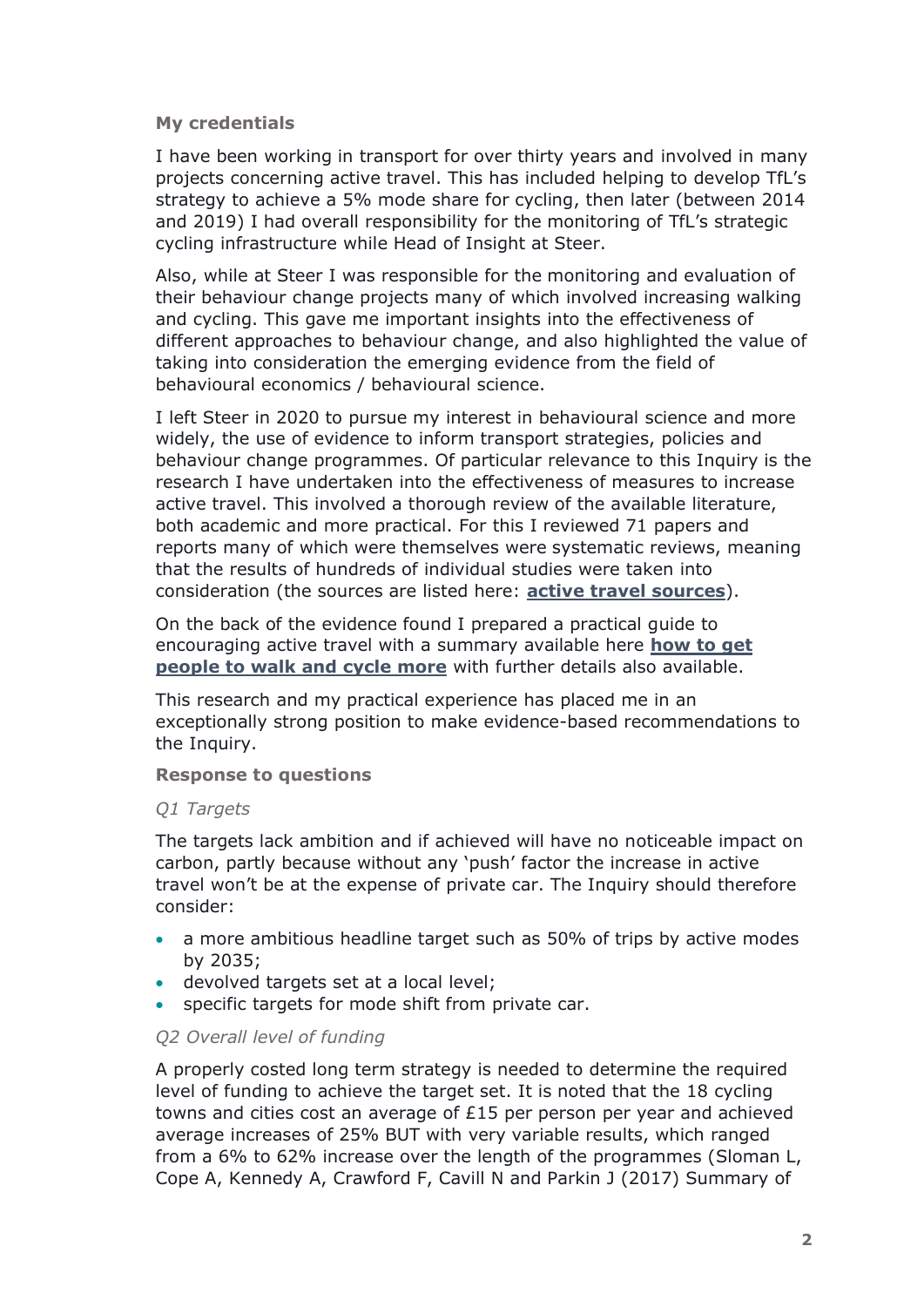outcomes of the Cycling Demonstration Towns and Cycling City and Towns programmes).

Ideally, a national road pricing scheme will be used to raise some of the funds (as well as create mode shift).

## *Q3 Capacity*

Insufficient resources is a barrier and authorities should be encourage to form partnerships and pool resources. Funding should not be released until there is confidence that money will be spent effectively and without waste. One option would be to require authorities to submit a bid for the funding using RADAR (Results, Approach, Deployment, Assessment, Review) or a similar format. This would be used to assess the impact of the programme, its value for money, and its deliverability.

## *Q4 Breakdown of funding*

It is important that the funds are spent based on a coherent long term strategy which as a minimum takes into account:

- The local context;
- An appropriate mix of 'hard' and 'soft' measures such as infrastructure, training, information, incentives, gamification, marketing, personalised travel planning and some measures which push car drivers to walking and cycling rather than driving (car parking management, pricing);
- An approach which reflect the real nature of people and not how they are usually assumed to be (rational, time rich, utility maximising), i.e. based on the application of Behavioural Science (see a selection of concepts in Table 1);
- Policy areas adjacent to transport including land use planning, urban design education and health;
- Involvement of local people in the design of schemes, and effective engagement with stakeholders;
- On-going monitoring and periodic evaluation.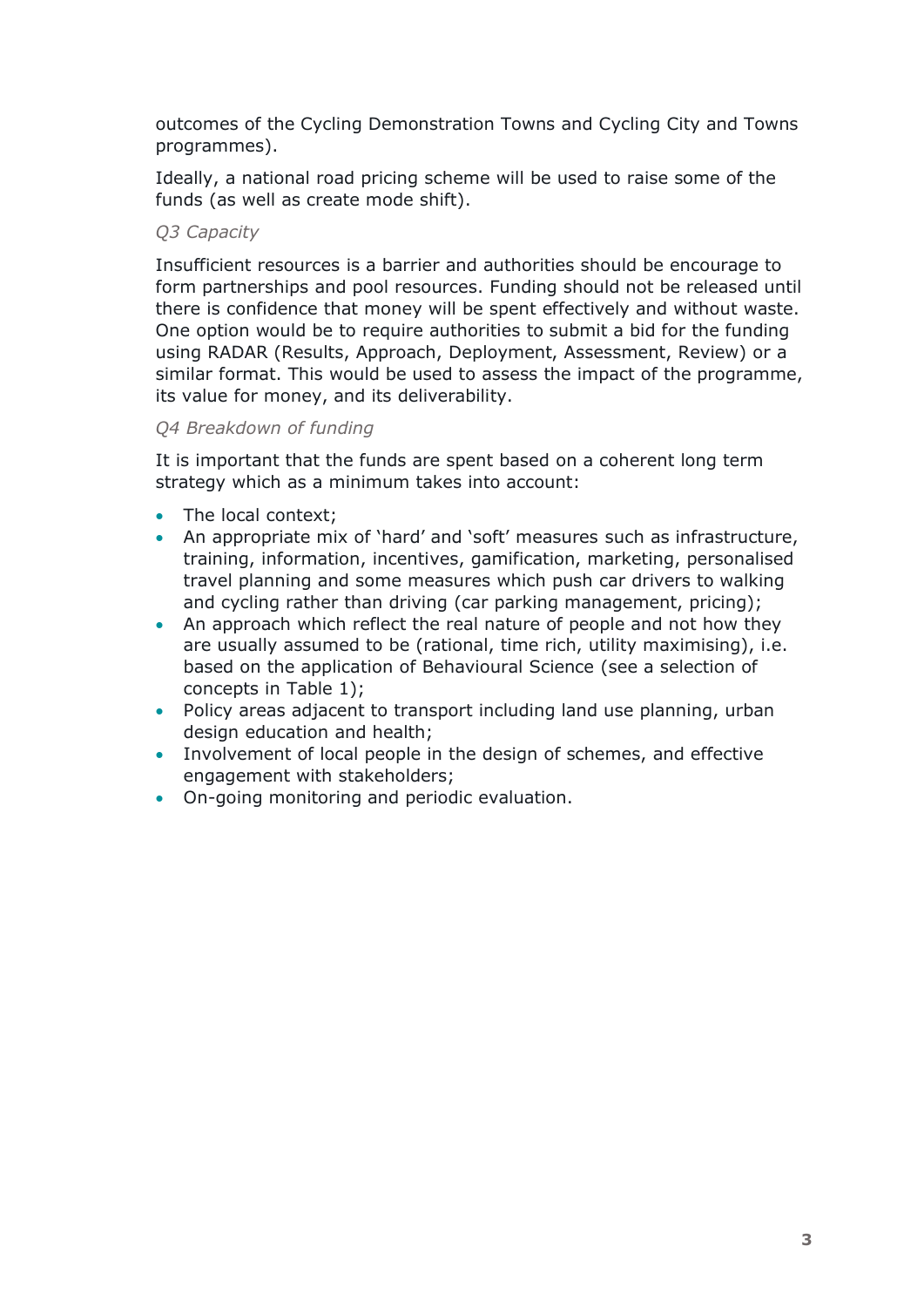| <b>Behavioural</b><br>concept | <b>Short description</b>                                                                                                                | <b>Implications for travel behaviour change</b>                                                                                                                                                                                    |
|-------------------------------|-----------------------------------------------------------------------------------------------------------------------------------------|------------------------------------------------------------------------------------------------------------------------------------------------------------------------------------------------------------------------------------|
| Being seen to be<br>good      | People like to be seen to do the right thing for society.                                                                               | It's worth promoting the beneficial impacts of people<br>switching from car to active modes so that people who are<br>walking and cycling can feel good about themselves                                                           |
| Default                       | People will tend to choose the default option in order to<br>make their lives less complicated, even if this is not the<br>best option. | Making the active option the default can encourage people to<br>use that option. For example, a journey planner can default<br>to the walking option.                                                                              |
| Easy                          | People are generally looking to make their lives easier<br>and reduce the hassle factor.                                                | Simplicity and convenience are essential and to facilitate a<br>behaviour any friction should be reduced.                                                                                                                          |
| Empowerment                   | People need to feel they can succeed in order to be<br>motivated to try.                                                                | This affects the messaging and imagery used. For example,<br>when promoting cycling it's important to show that anyone<br>can do it.                                                                                               |
| Endowment<br>effect           | When we own something we put greater value on it and<br>don't like to give it up.                                                       | This is a challenge when looking to encourage someone to<br>give up their car, while the effect also applies to giving up<br>road space which is regarded as being theirs.                                                         |
| Framing                       | Choices are heavily influenced by the way they are<br>presented and, for example, which (and how many)<br>options are shown.            | For example, when showing the price of something (cycle<br>parking, bus fare) a commonly used (and often effective)<br>tactic is to make sure that more expensive options are<br>shown alongside the option you expect to be used. |
| Habit                         | Most (90%+) behaviour is habitual with little reflective<br>thought given to it.                                                        | To change behaviour, the very first thing that needs to be<br>done is interrupt the current pattern. Life events (such as<br>moving house or starting a family) are good habit breakers,<br>as are major roadworks or events.      |
| Internal<br>consistency       | People like to be internally consistent.                                                                                                | This concept is sometimes utilised in behaviour change<br>programmes by encouraging participants to make a<br>commitment which they then feel compelled to be consistent<br>with.                                                  |
| Loss aversion                 | People are more affected by losses than gains.                                                                                          | The impact of losses helps to explain why car drivers can<br>react so negatively to roadspace re-allocation (and a loss of<br>space for them).                                                                                     |

# **Table 1: Selection of behavioural science concepts and their implications**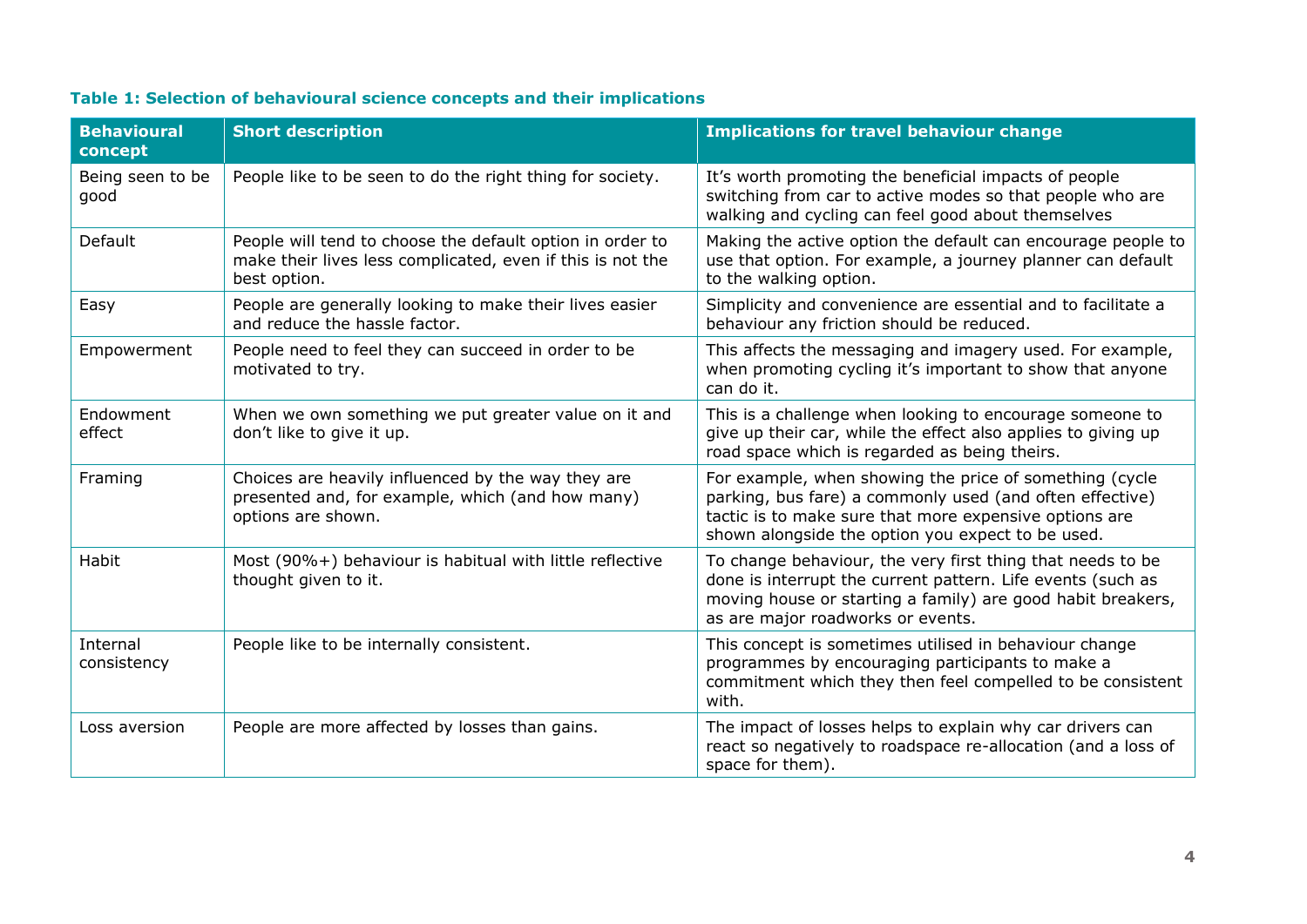| Messenger                          | The impact of a message can be as much about the<br>messenger as the message itself.                                                                          | Even if a celebrity cannot be used, it is important to consider<br>where the message is coming from, as well as the message<br>itself.                                                                                                                                                                                                                                                                                                   |
|------------------------------------|---------------------------------------------------------------------------------------------------------------------------------------------------------------|------------------------------------------------------------------------------------------------------------------------------------------------------------------------------------------------------------------------------------------------------------------------------------------------------------------------------------------------------------------------------------------------------------------------------------------|
| Need for self<br>esteem            | People need to have self-belief and a positive self-image.                                                                                                    | Image is an important factor in car ownership, and<br>conversely can be a deterrent to public transport use.                                                                                                                                                                                                                                                                                                                             |
| Present bias (or<br>Short termism) | Things occurring imminently are given far more<br>importance than those occurring in the future.                                                              | One challenge this can present is where there is an upfront<br>cost, such as a season ticket, a bike purchase, or joining a<br>hire scheme. This is typically addressed by using a monthly<br>payment plan and underpins the success of PCP <sup>1</sup> which<br>accounts for around 80% of new car purchases.                                                                                                                          |
| Primacy of<br>emotion              | Brain scanning has shown that our emotions are triggered<br>in advance of rational thought and there is good evidence<br>that emotions drive decision-making. | As David Ogilvy the advertising guru put it: "Customers need<br>a rational excuse to justify their emotional decisions. So<br>always include one".                                                                                                                                                                                                                                                                                       |
| Relativity                         | People think in relative rather than absolute terms.                                                                                                          | This relative way of thinking can be a disadvantage where<br>the walk, cycle or bus journey time is longer than for car.<br>This is an even greater challenge as people generally<br>perceive the car journey time to be the uncongested time,<br>and excluding the time taken to park. It is a particular<br>challenge for bus as the costs of car use tend to be<br>massively under-estimated making bus fares seem very<br>expensive. |
| Social norm                        | Unwritten societal (or group) rules which influence an<br>individual's behaviour.                                                                             | This can be utilised by showing the desired activity as<br>normal and popular.                                                                                                                                                                                                                                                                                                                                                           |

 $1$  Personal Contract Purchase – a method of financing a car based on a monthly payment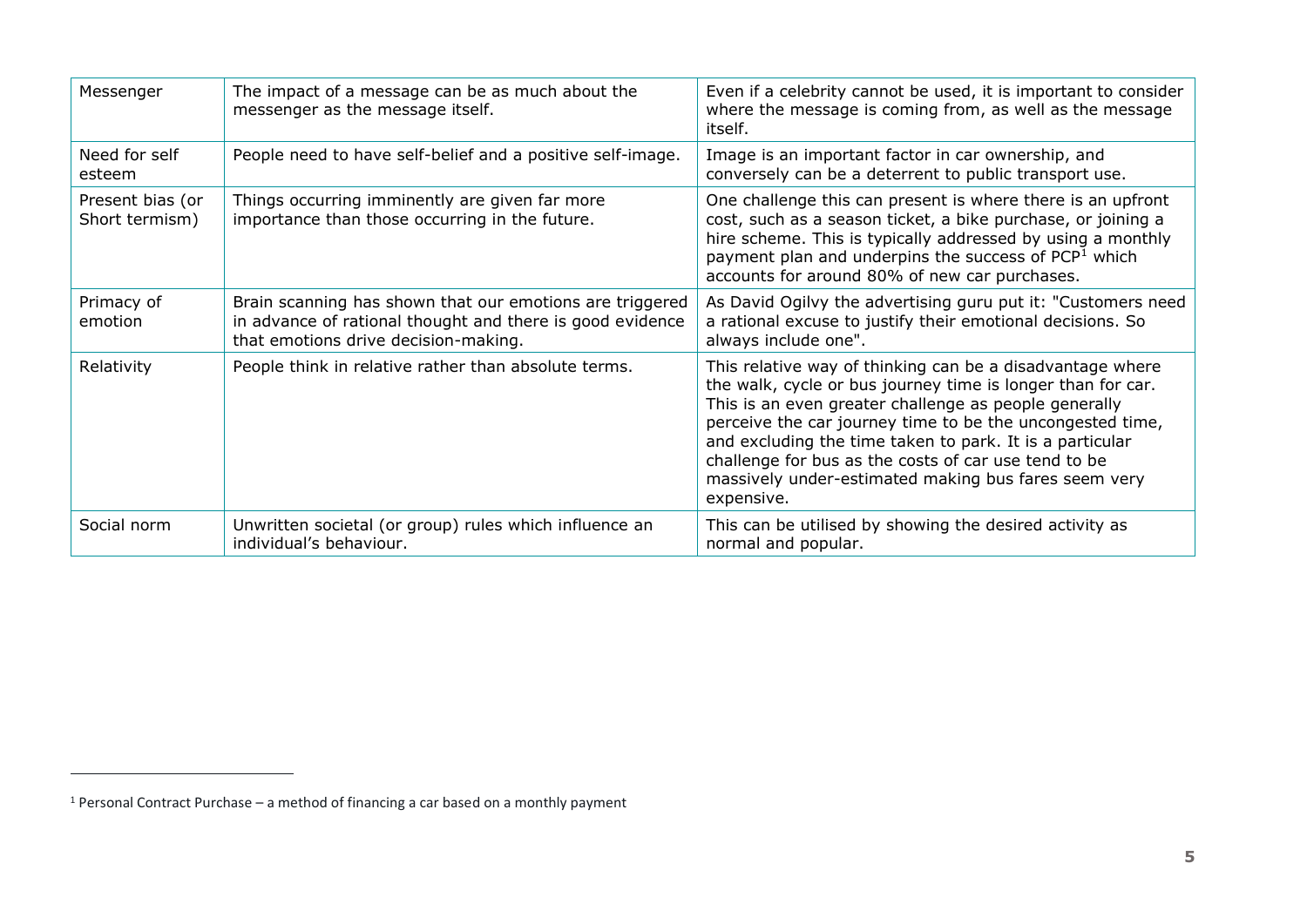#### *Q5 Public and political acceptability*

Alongside effective engagement, using a transparent evidence based approach such as The Beyond Logic Circle of Understanding (see below) can help garner support.



# The "Circle of Understanding" approach to behaviour change

#### *Q6 Behaviour change*

The Covid-19 pandemic did show that behaviour can be changed, but it took a global disaster and severe government action to achieve and even then it appears to have been temporary with traffic volumes now back to where they were (albeit with some different characteristics). The evidence shows that really substantive long term change will require tough action (that is, 'sticks' as well as carrots) and this needs to be recognised. In practice, it will be appropriate to start with the more palatable measures while laying the groundwork for tougher measures.

## *Q7 Wider policy support*

A coherent strategy needs to include land use planning, public realm, health and education (for travel to school).

#### *Q8 Walking as much as cycling*

The active travel strategy needs to consider transport in the round including, for example, walking and cycling as ways of accessing bus, rail and tram stations. New mobility modes like e-scooters also need to be taken into account.